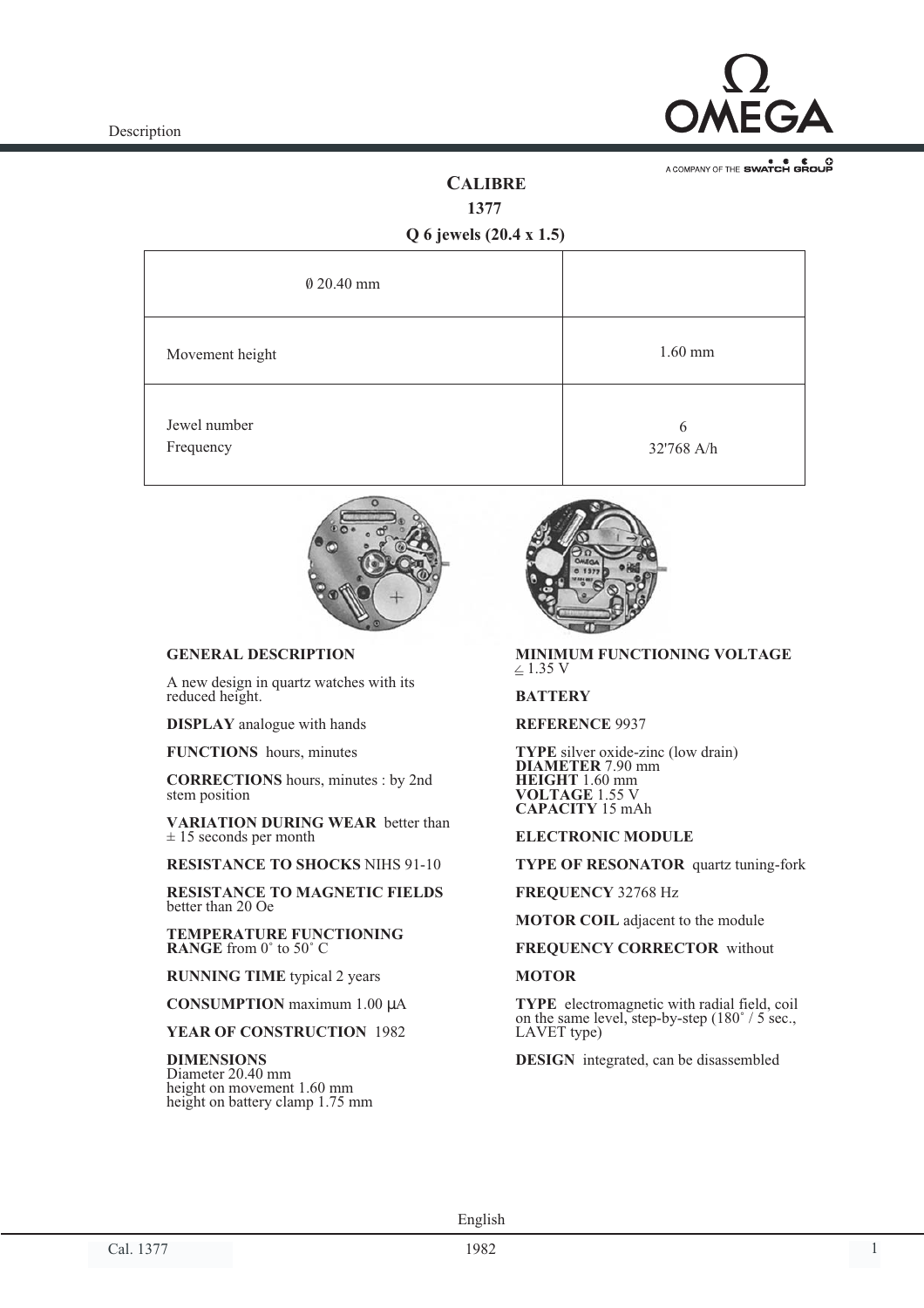## **1. DIAGNOSIS**

Important : for all these measurements, do not pull the crown to the time-setting position

| <b>CONTROLS</b>                                                                                                                | <b>MEASUREMENTS</b>                            | <b>INSTRUMENTS</b>                                            |
|--------------------------------------------------------------------------------------------------------------------------------|------------------------------------------------|---------------------------------------------------------------|
| <b>BATTERY VOLTAGE</b> , battery fitted                                                                                        |                                                |                                                               |
|                                                                                                                                | 1.55 V                                         | <b>CHECKER 1</b>                                              |
|                                                                                                                                |                                                | <b>ALITEST</b>                                                |
| FREQUENCY, battery fitted                                                                                                      |                                                | <b>CHECKER 1</b>                                              |
| (no frequency corrector)                                                                                                       | between                                        | Measurement time 5<br>seconds                                 |
|                                                                                                                                | $-0.4$ and                                     | <b>DELTATEST</b>                                              |
|                                                                                                                                | $+0.6$ s/d                                     |                                                               |
| MOTOR IMPULSES, battery fitted                                                                                                 |                                                | <b>CHECKER 1</b>                                              |
|                                                                                                                                | needle of instrument<br>oscillates each second | Measurement time 5<br>seconds                                 |
|                                                                                                                                |                                                | <b>ALITEST</b>                                                |
| MOTOR COIL RESISTANCE, without battery                                                                                         |                                                |                                                               |
| OMEC                                                                                                                           | $2.4 - 3.4$ K $\Omega$                         | <b>CHECKER 1</b><br>Measurement tension less<br>than 0.4 Volt |
| <b>CONSUMPTION</b> , without battery                                                                                           |                                                | <b>CHECKER 1</b>                                              |
| OMEG                                                                                                                           | maxi. 1.0 µA                                   | Measurement tension<br>1.55V<br>Measurement time 5<br>seconds |
| MINIMUM FUNCTIONING VOLTAGE, without<br>battery, in rapide advance 32Hz<br>(connect contact "A" to the<br>mass using tweezers) |                                                | <b>CHECKER 1</b>                                              |
|                                                                                                                                | $\leq$ 1.35 V                                  | <b>ALITEST</b>                                                |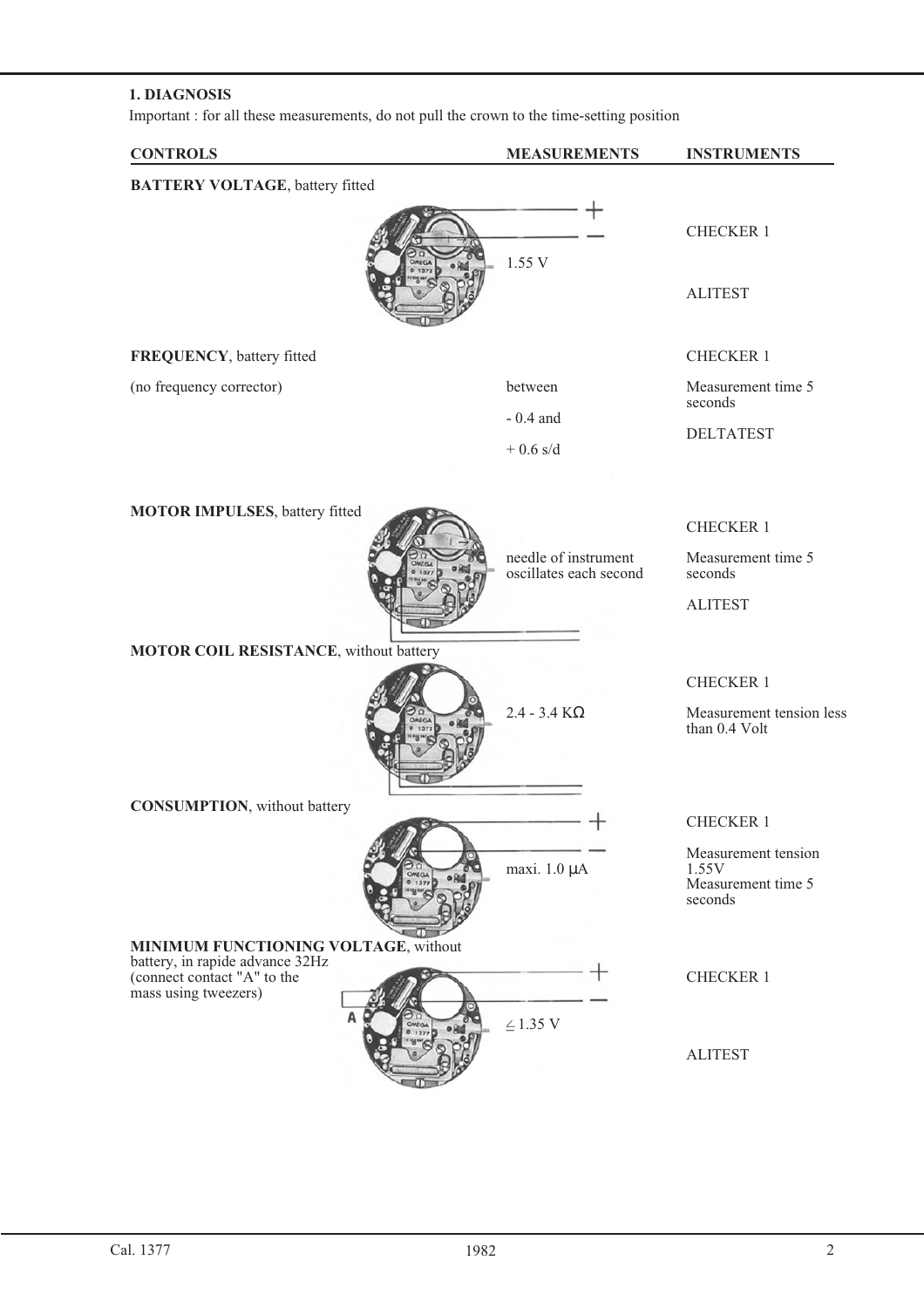## **2. DISASSEMBLY**

## **Order of operations**

battery

hands, dial

magnetic screen

electronic module

wheel train

mechanism

Do not disassemble the stator

## **2.1. Dial fasteners**

The dial feet are held by two dial fasteners.

To open them, pull the cam "C" with tool 4170.020.00 or with a screwdriver in the direction of arrow "A". To close the fasteners, after fitting the dial, press in the direction of arrow "B" up to the casing-diameter of the main plate.

## **3. CLEANING**

### **3.1. Dry cleaning battery**

electronic module

rotor (use cleaning Rodico paste for the rotor)

### **3.2. Cleaning in usual baths**

all other components

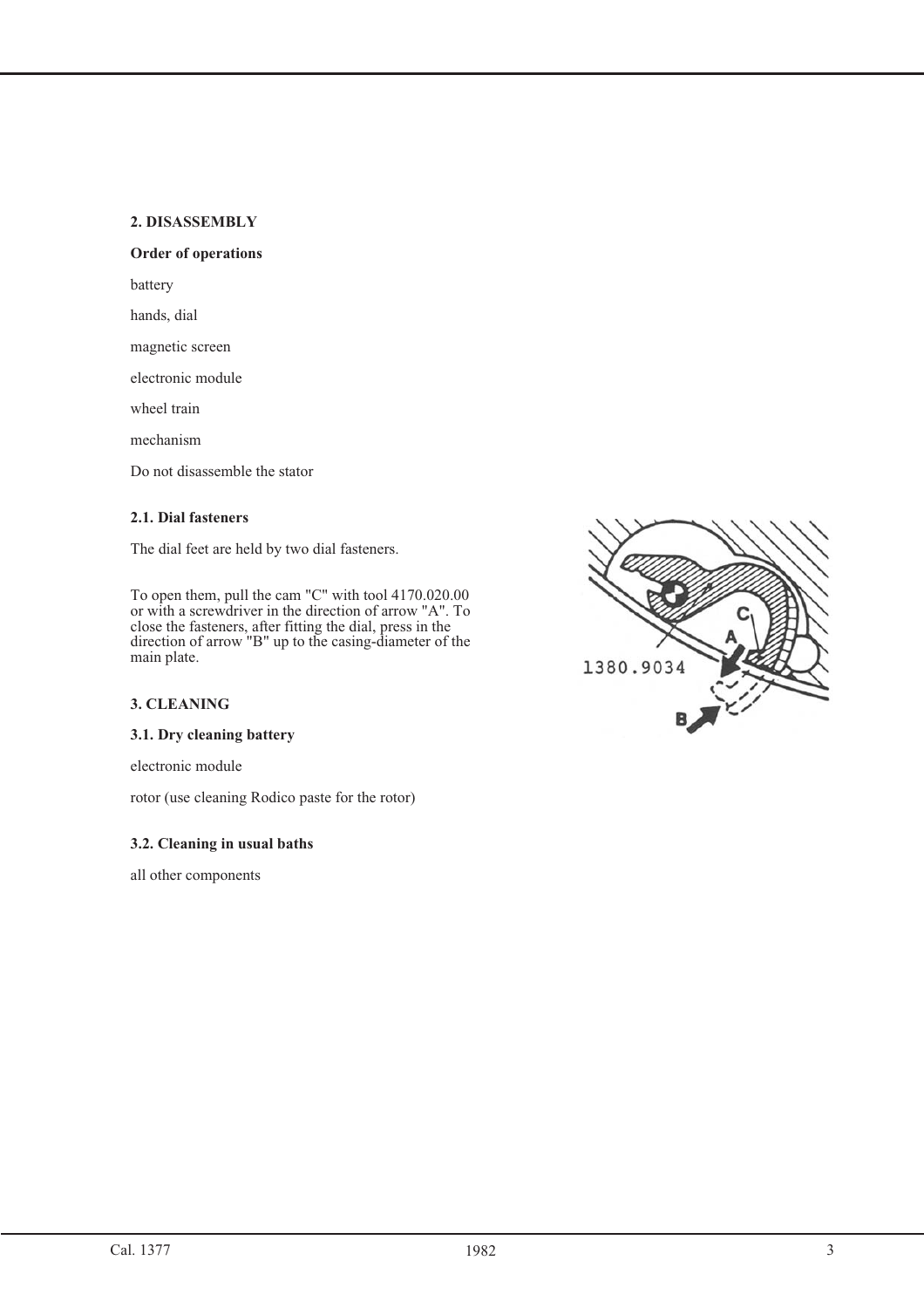#### **4. ORDER OF ASSEMBLY 4. ORDER OF ASSEMBLY**

#### **4.1. Time-setting mechanism**



**Remark** The main plate exists in too different versions

1. no. 1377.9000 the center axle 9030 exceeds the main plate by 0.45 mm

2. no. 1377. 9001 the center axle 9066 exceeds the main plate by 0.89 mm



Owing to the magnetic force existing between the magnet and the stator, the rotor (1377.9415) remains suspended between its two bearings.

Control the axial clearance of the rotor above and below.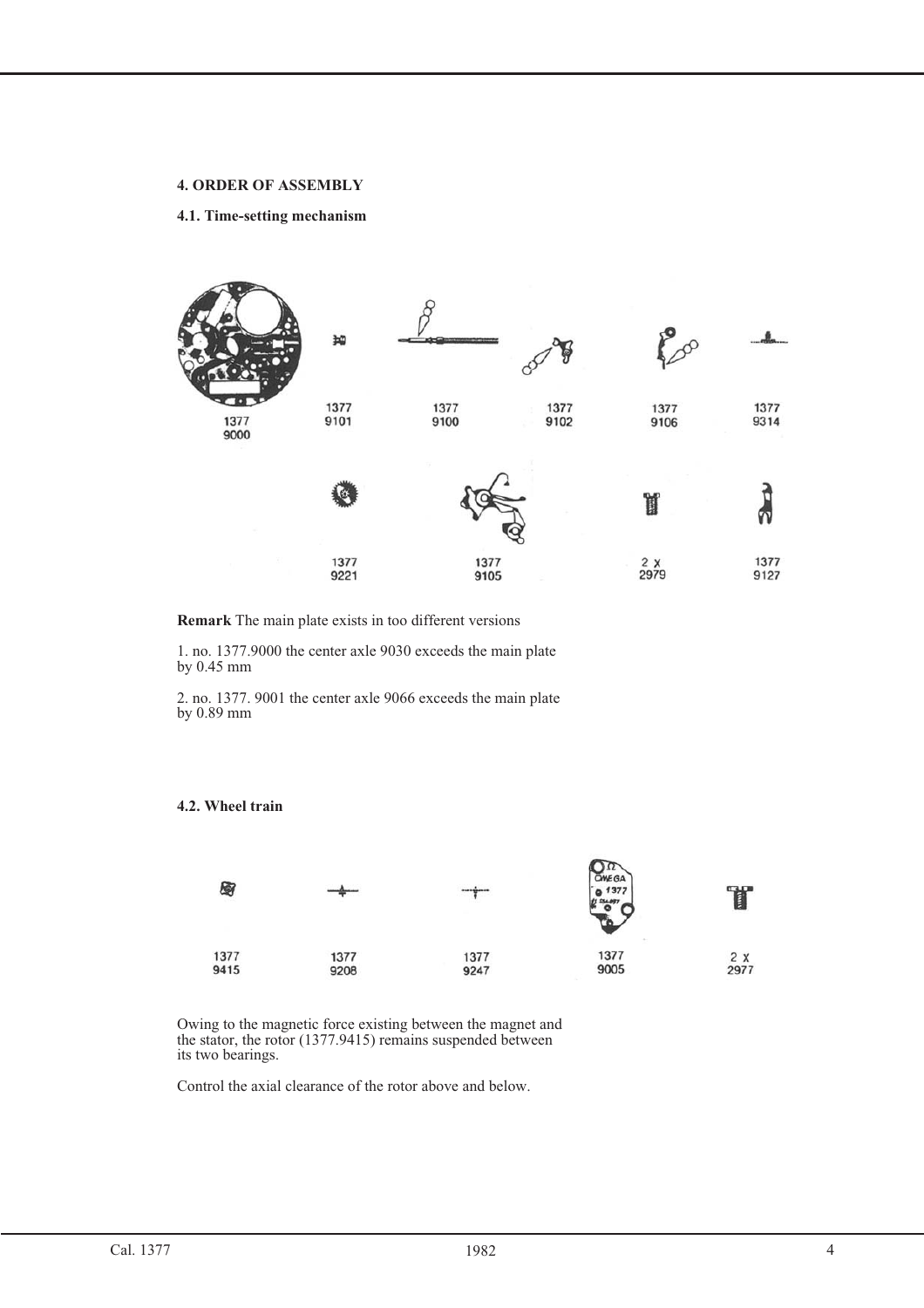## **4.3. Electronic module**



## **4.4. Lubrication**

 $\sim$  1.15 (Synt-A-Lube 9010 bleue)

00 1. 14 (Moebius D5)



Setting lever clip stud

## **4.5. Control and Adjustment (see 1. Diagnosis)**

Movement consumption, maxi 1.0  $\mu$ A

Minimum functioning voltage  $\leq$  1.35 V

Frequency between - 0.4 and + 0.6 s/d. Check at a temperature of 20˚ to 25˚ C after 30 minutes' run without interruption.